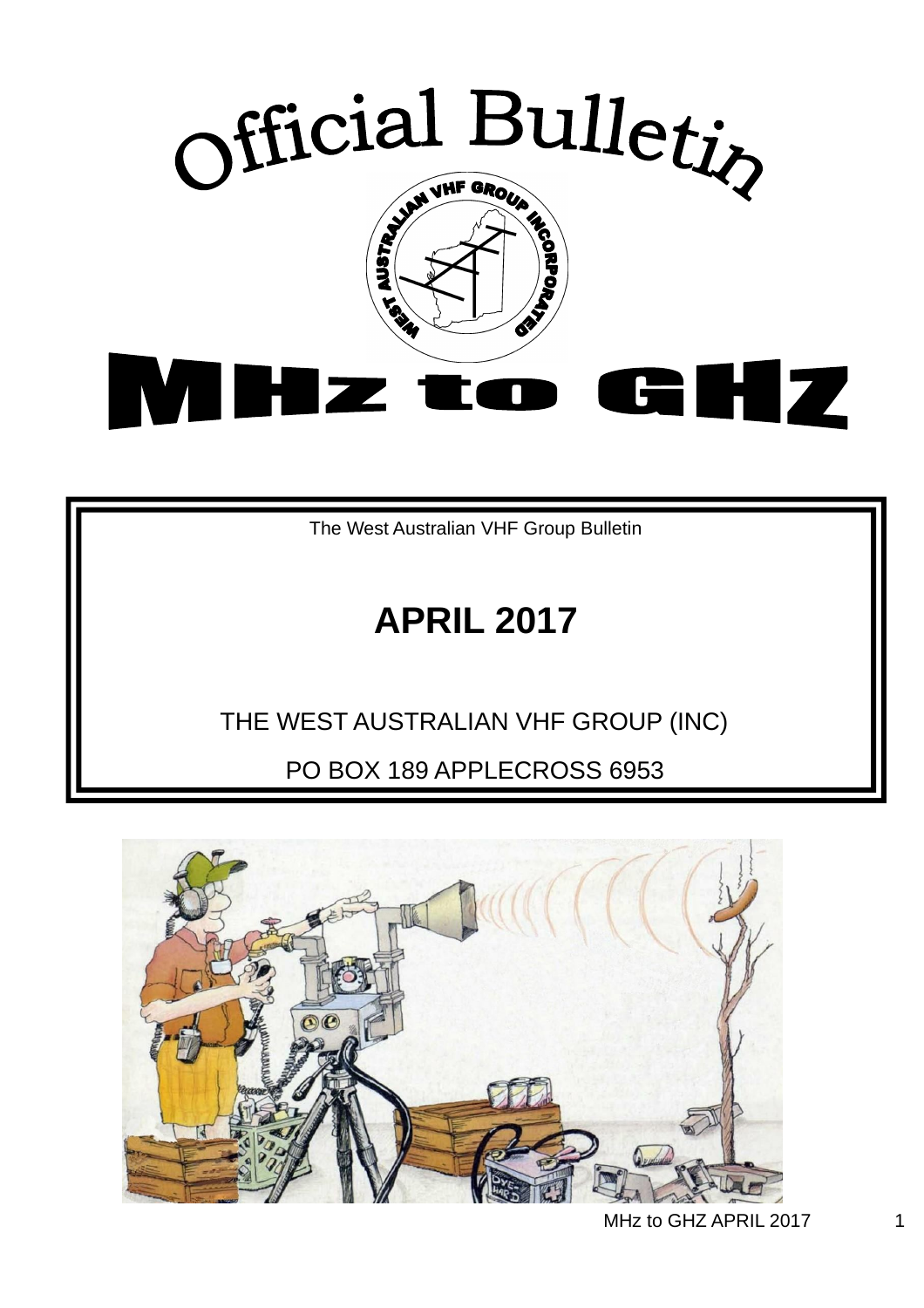#### **Contents**

- **1. Editors comment.**
- **2. From the President's desk Terry VK6ZLT.**
- **3. Report by the Vice President Denis VK6AKR.**
- **4. LED Lighting history.**
- **5. Notes on 70cm EME moon bounce.**
- **6. TenaTesta combined antenna swr testing & signal gen**
- **7. VHF /Microwave Sites of interest**
- **8. Contact index**

#### **1. Editor's Comments**

Small powerful microprocessors such Raspberry Pie or Arduino units are becoming readily available from electronic stockists. This April issue includes a typical amalgamation of a Arduino processor and a broad band oscillator chip in the form of the TenaTesta, check out the facilities this little unit offers. As a reader do you have suggestions or a project that club members would appreciate building? More submissions from members would be appreciated. There is only 4 months to go before next edition of the magazine.



On Tuesday 28<sup>th</sup> march Bob VK6KW, Phil VK6ZKO & Terry VK6ZLT worked on storing and collating assorted club and ex museum material in the club container. All thanks must go to Bob VK6KW on his untiring effort in obtaining the container and the transportation of the

material within. On behalf of the WA VHFGROUP, Many thanks Bob for all your effort on our behalf.

#### **2. From the President's Desk Terry VK6ZLT**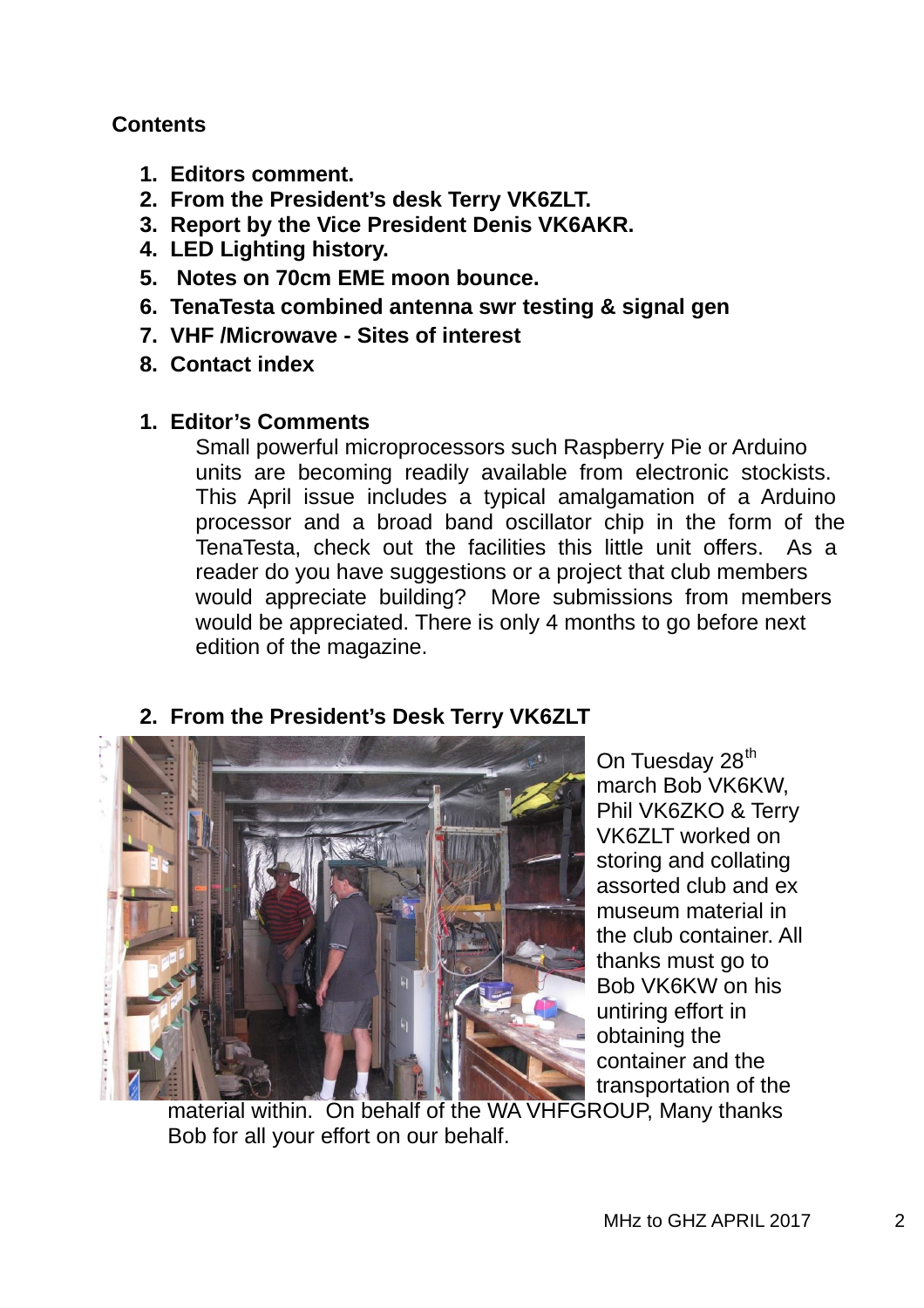Although this is from the November 2016 issue the pressures facet which has been the pressures are increasing and the deteriorating situation for radio propagation beacons run by the club.

Esperance VK6REP site loss

Bunbury VK6RBU Site loss

Augusta VK6RSW site loss

Mt Barker VK6RST – 2m GPS upgrade, 70cm upgrade pending.

Perth Wireless Hill VK6RSP Operational (10GHz being serviced)

Dampier VK6RSX operational

Perth VK6RPH operational - site in doubt.

### **3. Report by Denis VK6AKR Vice President WA VHF GROUP.**

Last year the WA VHF Group began a continuing series we call our "Activity Days" and these occur on the first Saturday in a month. The idea arose because many members find the "trek" to WH in mid-Winter, at night for our 4th Monday of the Month meetings, is an impediment. The format is open, except for a couple of announced presentations; one talk delivered by Allan VK6MST and Steve VK6VHZ on DMR radio. This was very well received - no pun intended! Prior to last year's John Moyle Field Day Alan VK6AMH delivered an excellent Activity Day presentation on contesting and has supported us since with Excel log sheets that make recording and reporting much easier and more accurate. Terry was able to use an Activity day to conclude a presentation that had "issues" on the previous Monday night meeting. We have many members on our books who have not attended a meeting for some time, for various reasons. If your circumstances permit, please consider coming to one of the meetings, either our usual Monday ones or the new Activity Days. Guests are always welcome and should not consider that the "VHF" in our name implies a restriction to bands, A visit to our website gratefully maintained by Ty VK6HTY is a good introduction to the breadth of our interests. A scan through the WIA 2016 Callbook reveals some 70-plus operators within a 10Km.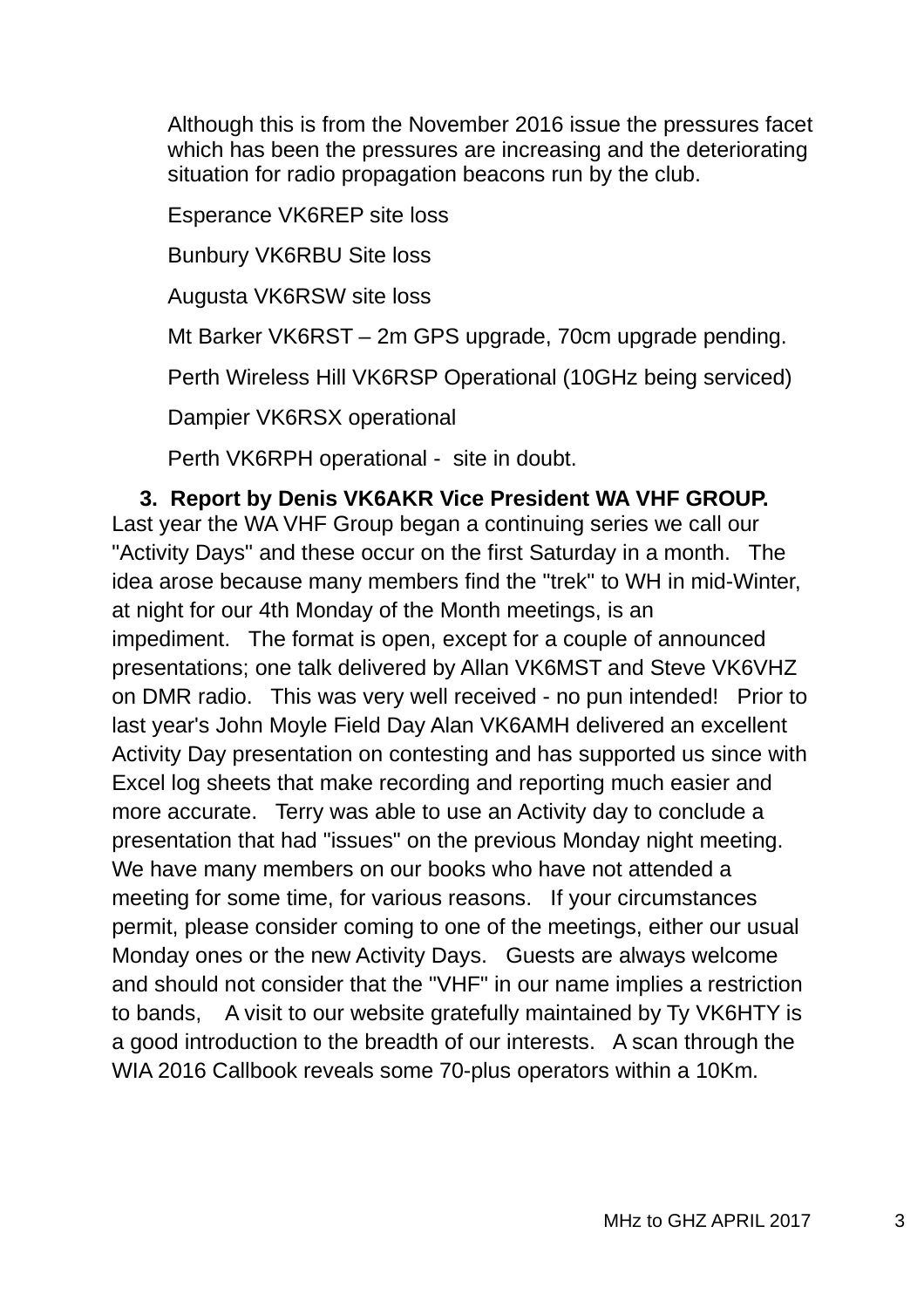radius of Wire Hill - if you know some of these please invite them along

### **4.LED Lighting History**

We all know that LED stands for Light Emitting Diode, but some may not know that the invention of the LED goes back to the discovery of electroluminescence back in 1907 when British experimenter H. J. Round of the Marconi Labs used a crystal of silicon carbide plus a cat's whisker. (A cat's whisker detector is an antique electronic component consisting of a thin wire that lightly touches a crystal of semiconducting mineral (lead galena) to make a crude contact-junction rectifier.)

True LED lighting would have to wait until the early 60s when Texas Instruments, General Electric, & RCA Laboratories all played a role in developing the technology. Miniature crystals (gallium arsenide) would emit infrared radiation when electric current was applied and that became the first (infrared) LED.

The first visible spectrum LEDs were colored red and today we enjoy a full palette of colors.

### **A Walk Through LED Lighting History**

1907 - Light Emitting Solid 1955 - Infrared LED 1962 - Red LED 1971 - Blue LED 1972 - Yellow LED 1972 - Amber LED 1995 - White LED Late 90's - UV LED



#### **5. NOTES on EME Moon Bounce**.

Who said EME was difficult? Do you need a sophisticated antenna array? Well, apparently not, Tom Hackett MX0CNS and Dan HB9Q had a complete contact with optimised 2-Element 70 cm Yagi. Tom was able to copy HB9Q at -28(dB relative to the noise) but after decoding a few CQ's, Dan's signal jumped up to -19. Tom called Dan and was delighted to complete a contact using the 2 element Yagi and a barefoot FT-857. Software used was WSJT 9.7 for those interested.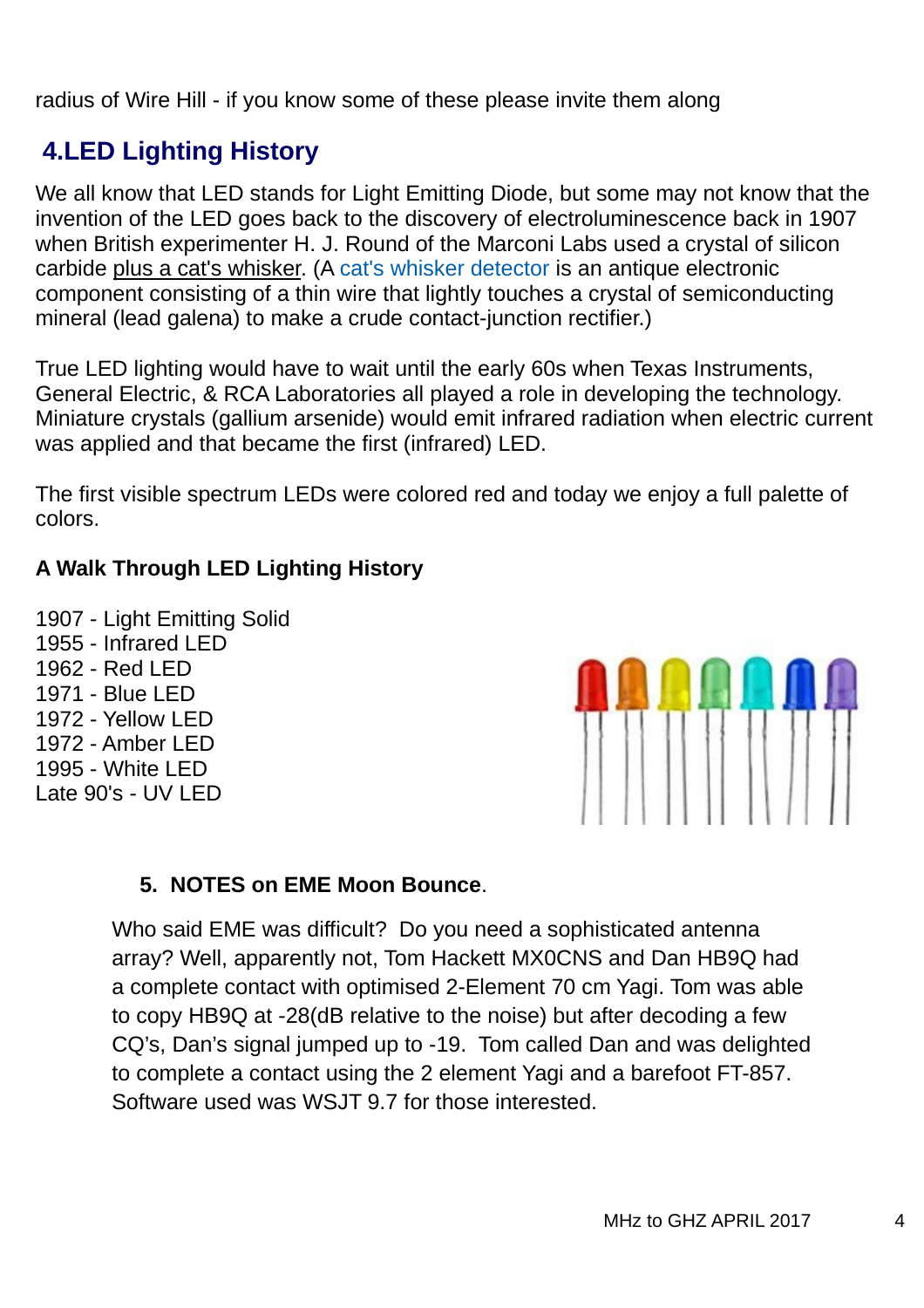### **6.TenaTesta**

Well, the latest piece of test equipment to come to hand is a device based on an Arduino microprocessor and an oscillator with flexibility of signal generator and a VNA

- Click \* moves cursor  $\bullet$
- Double click \* to select  $\bullet$
- Hold down \* to return  $\bullet$
- $\cdot$  Click to decrease
- $Click + to increase$  $\bullet$
- Hold down fast dec.
- Hold down + fast inc.

### Easy 3 button TenaTesta



#### Generate RF & trim-n-tune SWR with TenaTesta

- Set frequency  $\bullet$
- Connect load or antenna
- Single \* move cursor
- Double \* turns on
- Drive =  $4mA$  read SWR
- Drive <> 4mA no SWR
- Double \* turns off



#### **Measure RF power with TenaTesta**

- +3.0 dBm maximum II
- 0.002 W maximum !!
- Attenuate higher power
- Wideband, ADC volts only
- Generator OFF
- Input RF & read PWR

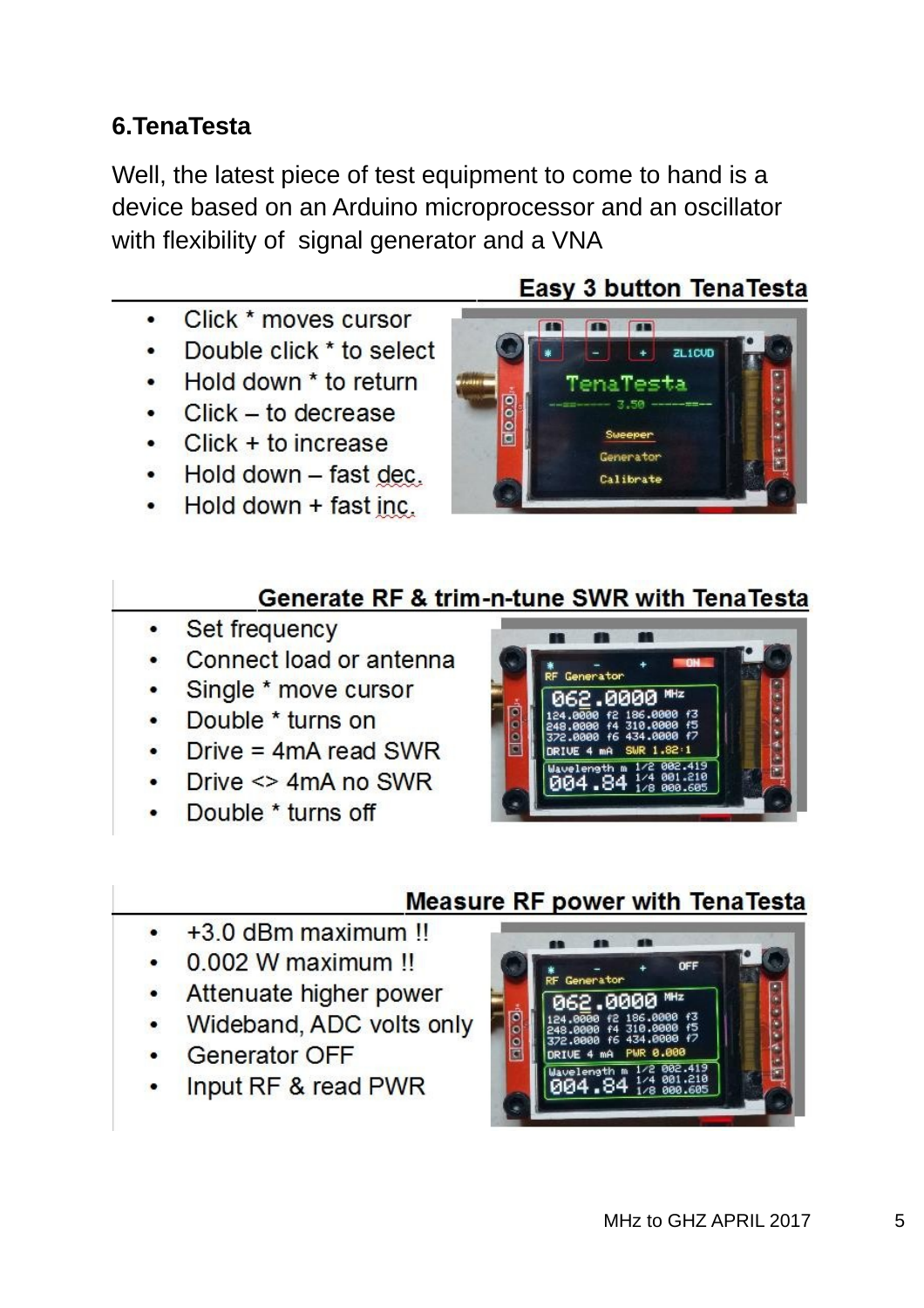- Set frequency  $\bullet$
- Cursor to calibration  $\bullet$
- Turn generator on
- Measure output
- Adjust calibration  $\bullet$
- Hold \* 'To menu...'  $\bullet$
- Hold \* 'Saving...'  $\bullet$

Typical analysis of HF Multiband Vertical Antenna

### **Calibrating TenaTesta**





Typical analysis of diamond triband Vertical

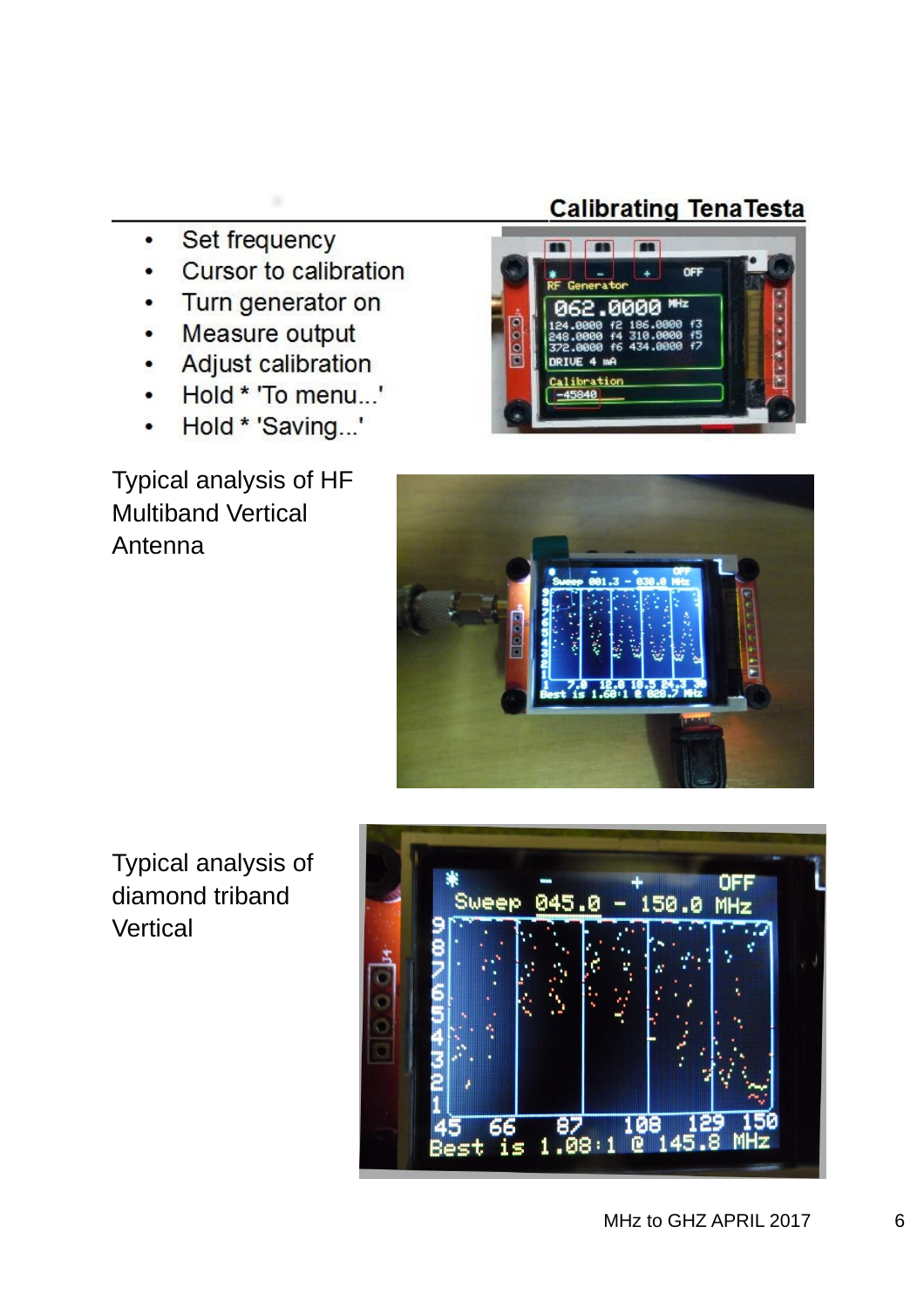## TenaTesta Sites of interest

https://sites.google.com/site/zl1cvd/Home/tenatesta

https://www.youtube.com/watch?v=3iJNwfMVzMs

https://www.youtube.com/watch?v=9TCTD82IBMc



Microprocessor schematic

Sweep generator and detector schematic

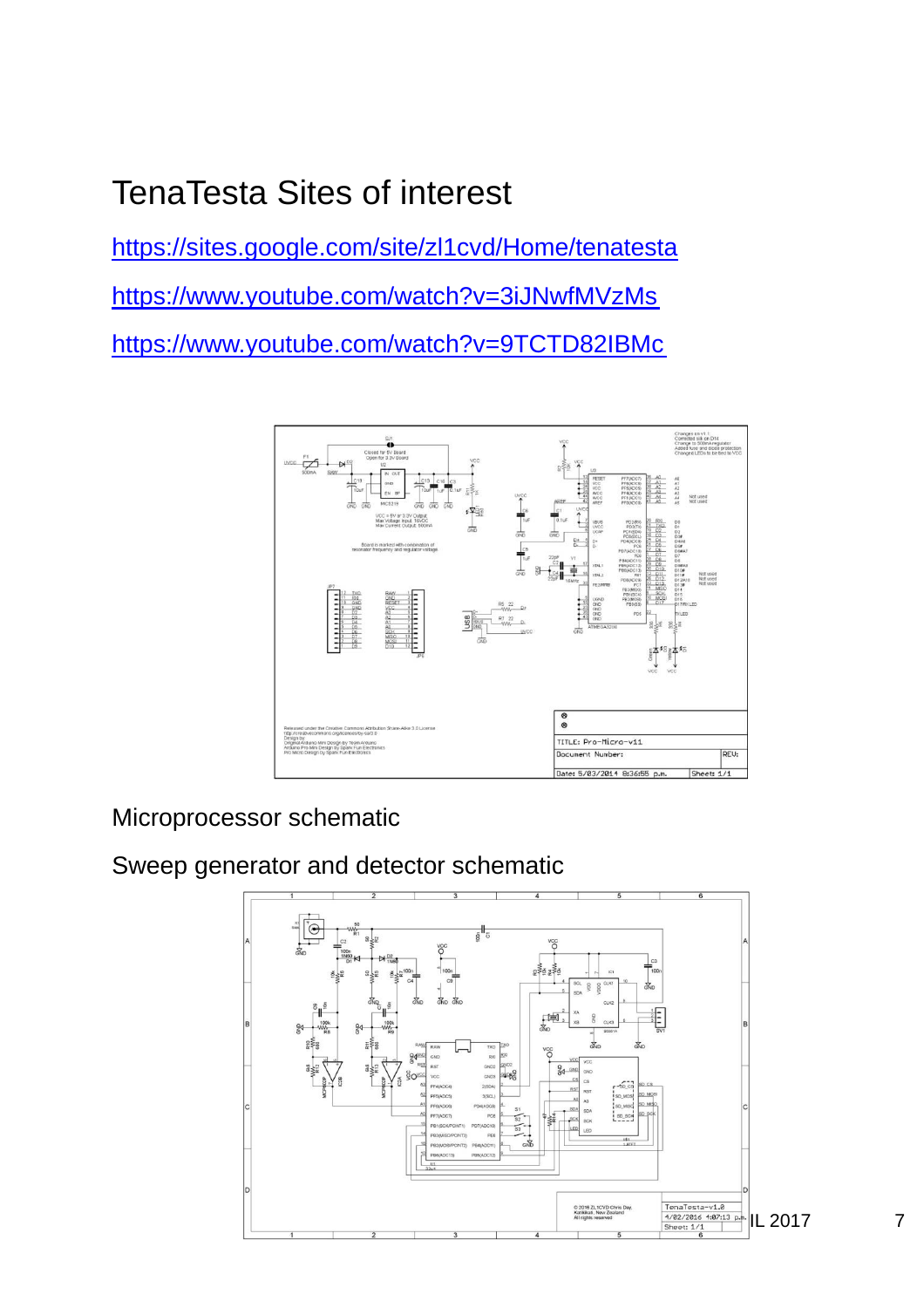### **7. VHF /Microwave - Sites of interest**

http://www.satsig.net/lnb/db-calculator.htm

W1GHZ Microwave Antenna Handbook

http://www.w1ghz.org/

I suppose you didn't think there was so much out there